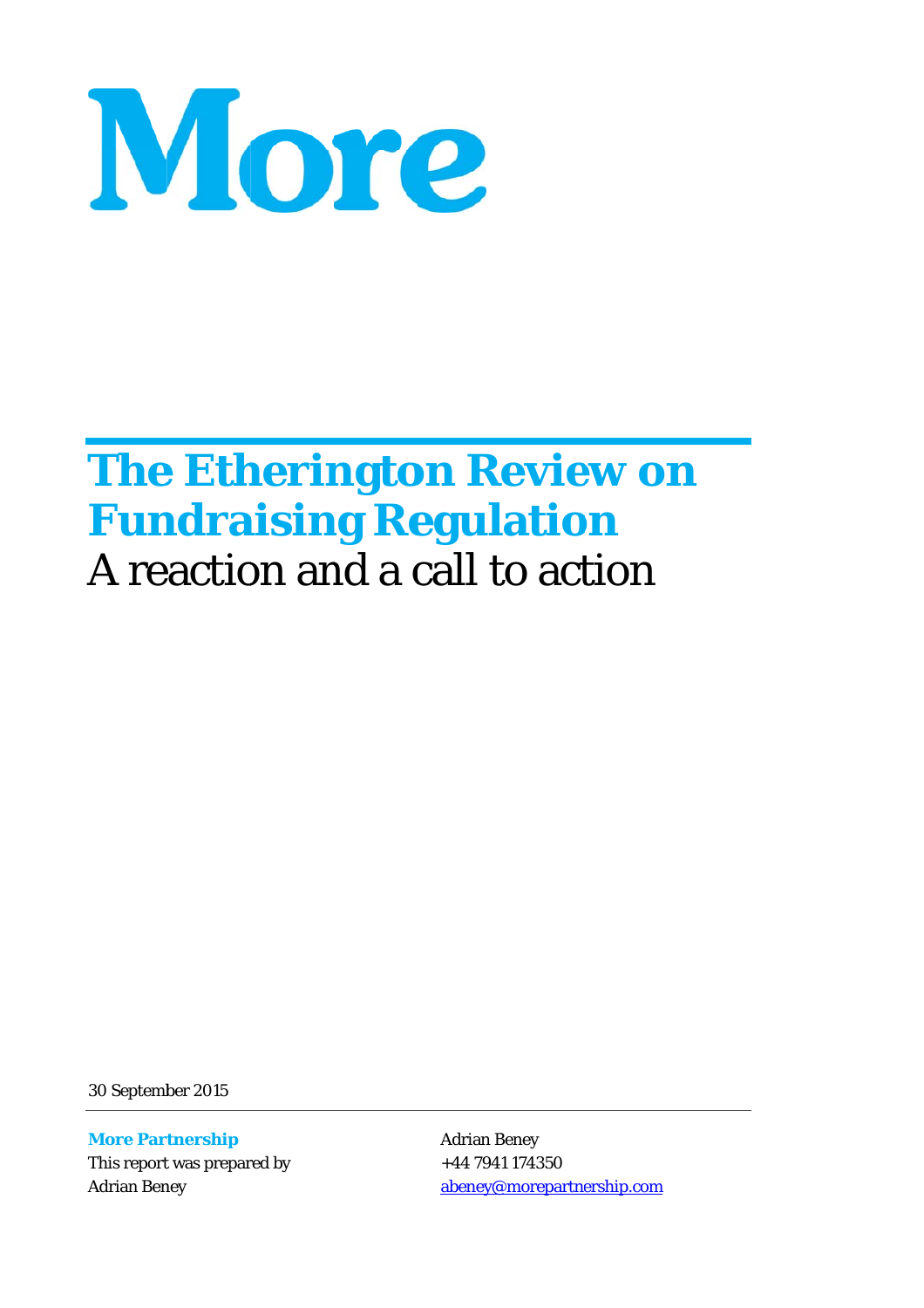# **Contents**

| Introduction                                                                         | 1  |
|--------------------------------------------------------------------------------------|----|
| <b>Executive Summary</b>                                                             | 1  |
| <b>Background</b>                                                                    | 3  |
| A new Regulator with a new Codes of Practice                                         | 4  |
| On the extent to which the Review considers fundraising outside mainstream charities | 4  |
| <b>Regulatory Sanctions</b>                                                          | 4  |
| <b>Funding the new Regulator</b>                                                     | 5  |
| <b>On Governance</b>                                                                 | 6  |
| The Right to be "left alone" and to control communications                           | 7  |
| The European General Regulation on Data Protection                                   | 9  |
| <b>Implementation - a Sector Summit</b>                                              | 9  |
| In Summary                                                                           | 9  |
| <b>More Partnership</b>                                                              | 10 |

#### Introduction

This article highlights some of the issues which we think could affect our clients over the next two years or so as various bodies take forward the recommendations of the Etherington Review.

Matters which we believe are a cause for immediate concern and action have been highlighted with a red bar.

Matters which we believe are important but may be of more technical or philosophical nature, or which can be dealt with internally are highlighted with a yellow bar.

#### Executive Summary

Much of the Etherington Review is sensible. We highlight the following positive recommendations:

- the retention of self-regulation, but with a statutory "back stop" for those unhappy with fundraising behaviour;
- a change in the Institute of Fundraising's role in regulation;
- a renewed Code of Fundraising Practice;
- clear advice to trustees, governors and CEOs that they need to take responsibility for fundraising behaviours and that "fundraising activity be included on the risk register managed accordingly."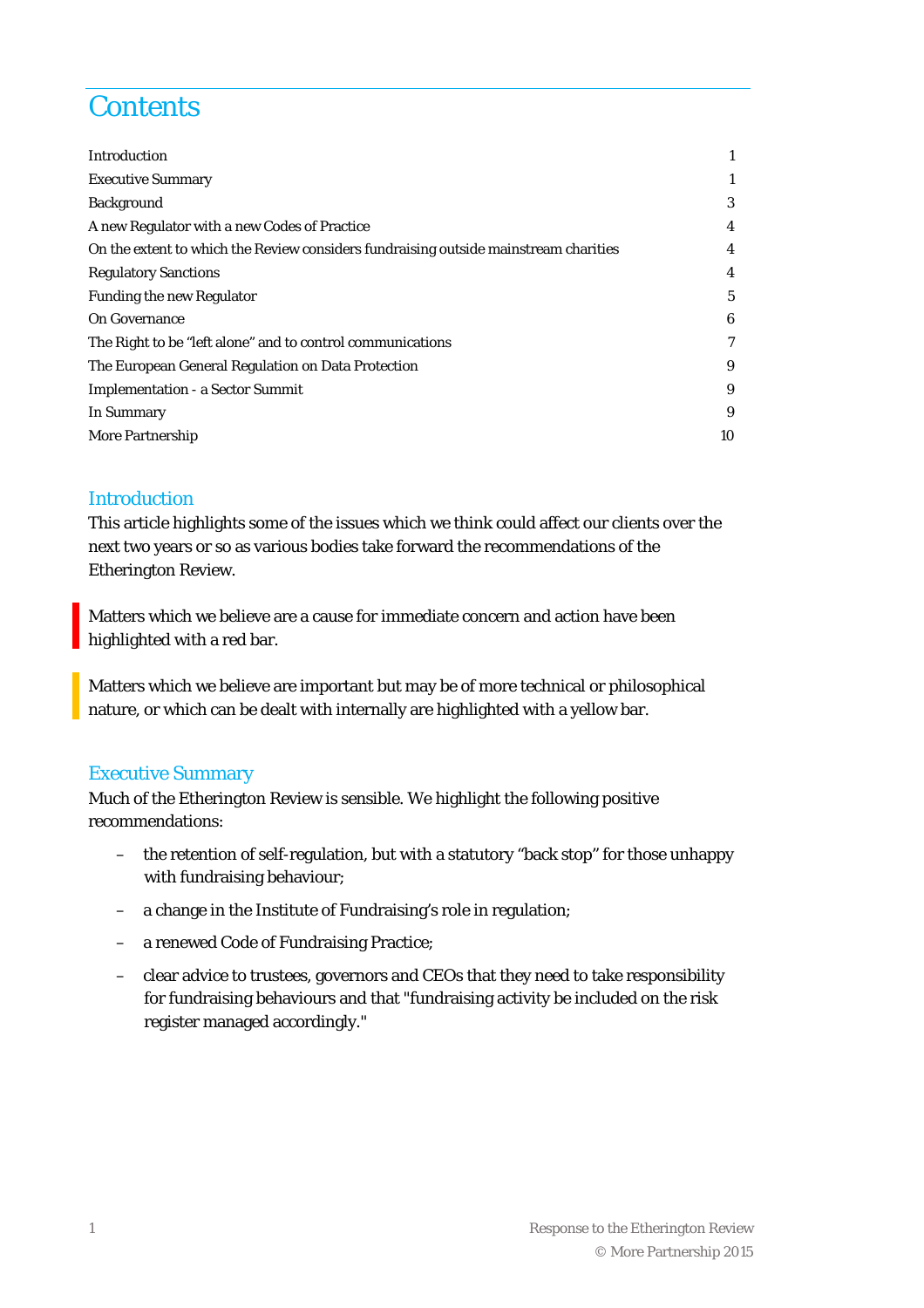The Review found that although mechanisms for policing fundraising currently exist, their structure is flawed. However, quick fixes to a regulatory regime don't always make regulation better. Up until now the debate within the sector has been characterised by bold, often political, statements, with only scant formal evidence and all with at least half an eye on the media reaction. There is a significant risk that some of the changes recommended will make it harder to raise charitable gifts, while simultaneously distancing the giving public from the charities they support.

The review was undertaken without the involvement of some of the largest fundraising organisations in the country – arts, education and cultural institutions. The Etherington review claims to speak about the "main forms of fundraising", but by this it refers to quantity of solicitation, not sums raised. There is a significant risk that regulation designed to address abuses in one sector or type of fundraising will have significant unintended consequences on another sector or type of fundraising.

Particular areas of concern where further discussion and debate are needed:

- The relationship between the proposed Fundraising Regulator and a fundraising organisation's primary regulator where that regulator is not the Charity Commission, CCNI or OSCR. (HEFCE for English universities, DCMS for National Museums in England etc.)
- The proposal for the creation of a Fundraising Preference Service a national "reset button" to require organisations to "screen their donor listings against the suppression list."
- The way in which it is proposed the new regulator be funded. It is suggested that this is based entirely on fundraising spend with no allowance for the types of fundraising undertaken and their relative likelihood of causing compliance action.
- The Review's enthusiasm for the new European General Regulation on Data Protection. This threatens to consolidate the view that the state should defend the right of people never to receive any charity marketing to which they haven't given express consent. Of course we think that people should not be inundated with mailings and other contact from organisations they have never heard of, and we welcome guidance to make it clearer how people's data may or may not be shared, and outlaws unrestricted list sharing. But we need to balance people's "rights" not to be contacted with the benefits which accrue to people who are helped by the work of fundraising charities.
- The extent to which universities, schools, arts organisations, museums and galleries, cathedrals and other "non-mainstream" charities – many of which have deep and complex relationships with their supporters which go far beyond giving – will have a voice in the proposed Sector Summit to begin to implement the Review's findings.

It is important that fundraising organisations understand the potential impact of the Review on their ability respectfully to seek support from their donors and potential donors. They need to lobby for a new regulatory regime which is properly informed and based on solid evidence. Full account must be taken of the widely varying fundraising methods and complex nature of donor / supporter relationships in the "non-mainstream" charity sector.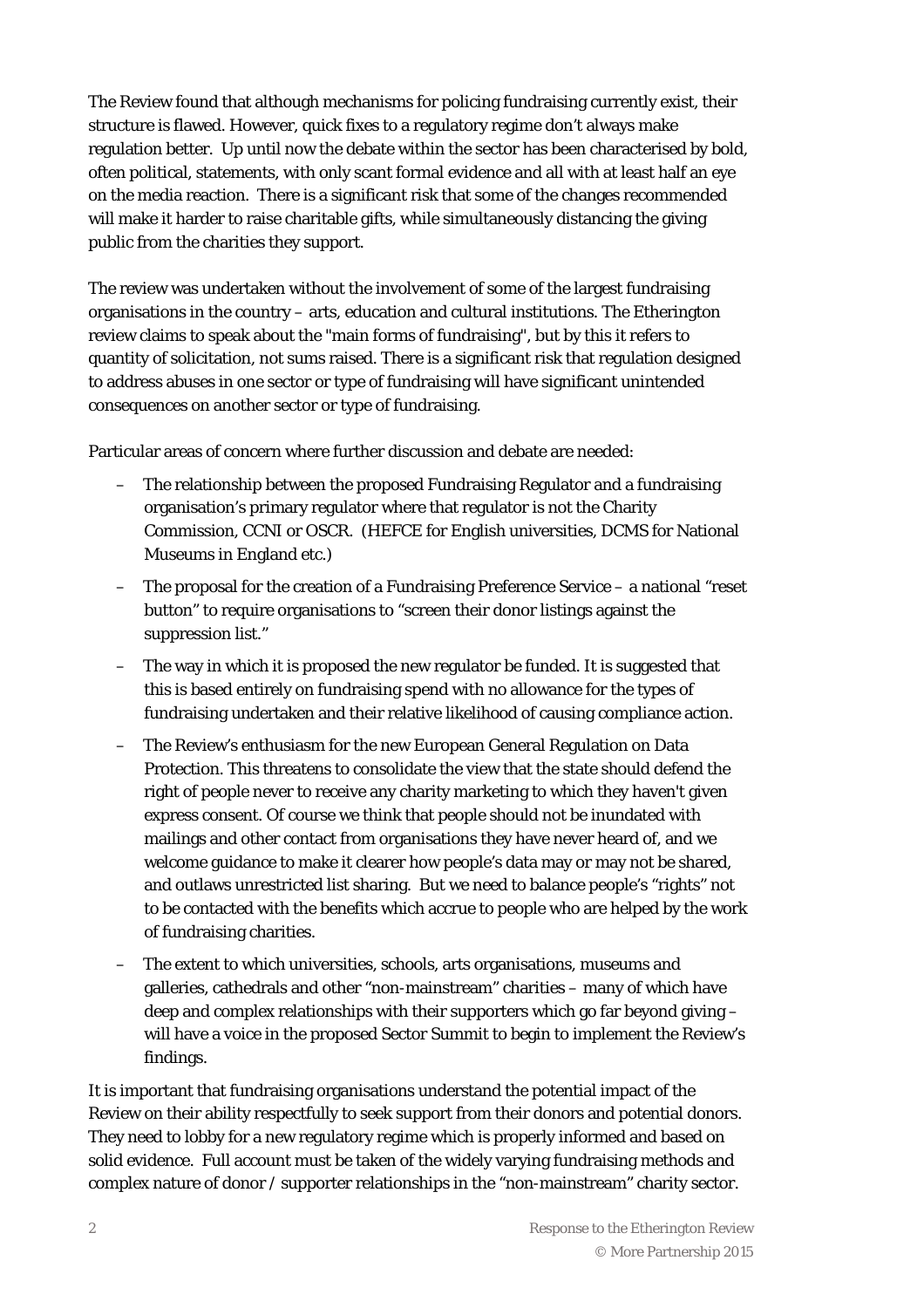#### **Background**

No-one connected with fundraising in the UK in the summer of 2015 can have missed the media furore about fundraising practice which followed the death of Olive Cooke in May. Her family very quickly assured the public that her death had nothing to do with the extent of the charitable support she gave, and that sought from her. But the newspapers persisted and unearthed some fundraising practices which appear to have fallen a long way short of proper respect for donors and potential donors. The Prime Minister then promised action.

The existing voluntary regulator, the Fundraising Standards Board (FRSB), published a review three weeks later. It had had little time formally to collect evidence.<sup>1</sup> This review recommended a variety of changes to the Fundraising Codes of Practice, a series of standards created by the Institute of Fundraising (IoF) which form the basis of the existing regulatory regime. In addition, the Information Commissioner's Office (ICO) withdrew informal guidance to charities relating to the circumstances in which an existing relationship between a donor and a charity might take preference over that person's registration with the Telephone Preference Service.

In the circumstances events continued to overtake the response from FRSB and IoF. The Cabinet Office appointed Sir Stuart Etherington, Chief Executive of the National Council of Voluntary Organisations (NCVO) to lead a review of fundraising regulation. This is the review that really matters since it is the one with government backing, although the Parliamentary Administration and Constitutional Affairs Committee (PACAC) is conducting its own investigation and is yet to report. In addition, the Scottish Government asked the Scottish Council for Voluntary Service to undertake an informal review which reported on the same day as the Etherington Review.2

Thus, on  $23<sup>rd</sup>$  September the Etherington Review<sup>3</sup> was published, having held an open consultation period through the summer.4

<sup>2</sup> http://www.scvo.org.uk/media-release/charities-must-take-responsibility-for-fundraising-in-scotland/

<sup>1</sup> http://www.frsb.org.uk/wp-content/uploads/2015/06/FRSB-Interim-investigation-report\_Published-9June2015.pdf This reports highlights, for example, the 14 complaints it received after Olive Cooke died concerning a perceived lack of effectiveness of the Telephone Preference Service. On the basis of these 14 complaints the FRSB recommended a change in the IoF Fundraising Code of Practice; a change which IoF says it had no option to make on receipt of advice from ICO.

The result of this review is a more discursive and wide ranging document than Etherington. It notes, in contrast to Etherington, a Scottish appetite for Scottish regulation of fundraising. The review's recognition of fundraising organisations beyond mainstream charities was thoughtful and welcome.

<sup>3</sup> https://www.ncvo.org.uk/fundraisingreview - press release and full report available at this link 4 It's worth noting that the whole consultation period was during the English school summer holidays. "An Emerging Profession: the higher education philanthropy workforce", commissioned by HEFCE in 2013 found that a very significant proportion of the workforce were women with childcare responsibilities. This may go some way to explaining the lack of response to the consultation from the HE sector.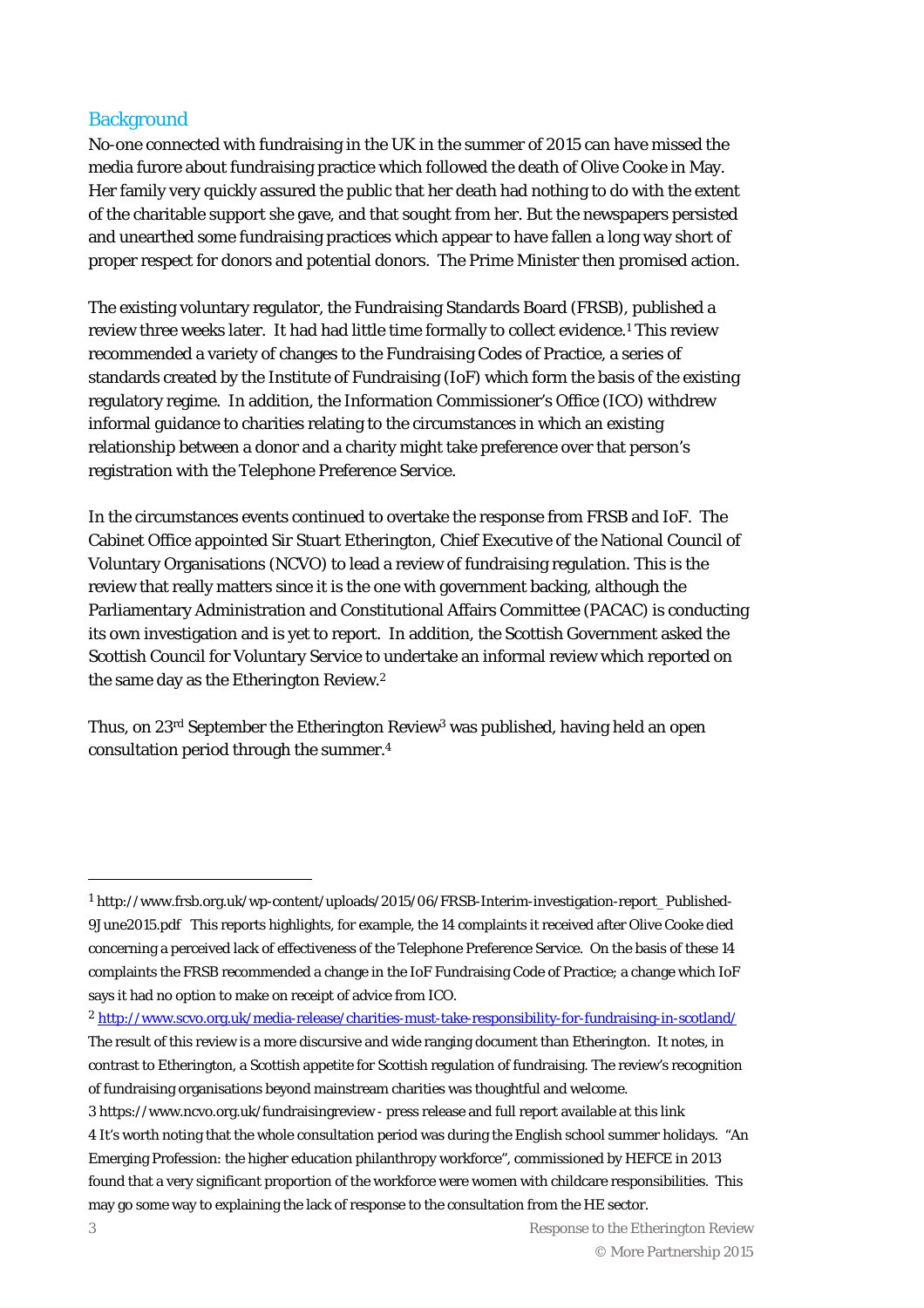# A new Regulator with a new Codes of Practice

The Review calls for a new regulator (the Fundraising Regulator) with considerable independence from the fundraising profession and ultimately reporting to PACAC. The new regulator will adjudicate against a new fundraising Code of Practice which will be created by a Fundraising Practice Committee which will have representation from fundraisers, donor, the general public and legal expertise. IoF will have observer status only. Membership of the regulatory body will continue to be voluntary, but the Regulator will be able to adjudicate on all fundraising, whether or not the organisation is a member.

The proposals ignore entirely both major gift fundraising and fundraising from constituencies which have deeper and more complex relationships with charities than simply as donors.<sup>5</sup> The impact of the Review's proposals was entirely unexplored in respect of these areas fundraising. It is vital that education, arts and cultural organisations engage with the development of new codes.

# On the extent to which the Review considers fundraising outside mainstream charities

There are clues throughout the review that suggest that fundraising beyond mainstream charities has not really played much part in the thinking that's been applied. This UK-wide Review refers to 160,000 charities; this is actually the number of registered charities, and only in England and Wales. It does not include all the exempt and excepted charities. And the language of the report is heavily biased towards mass fundraising – direct mail, telephone, on street and door-to-door fundraising. There is no mention of trust fundraising, major gift fundraising or corporate fundraising.

In one area, nomenclature is very important. The term "face-to-face fundraising" is predominantly understood to refer to on-street or door-to-door fundraising. However, certain sectors use the term to refer to major gift fundraising. Future regulation must not confuse mass face-to-face fundraising and major gift fundraising since this would result in inappropriate restrictions on major gift fundraising which is entirely reliant on a respectful relationship with the donor.

## Regulatory Sanctions

One of the criticisms of the existing FRSB has been that it is unable to do much more than "name and shame" those who break the Code, and then only in respect of organisations which are members. It is proposed that the new Regulator would have far greater powers, which beyond "Naming and Shaming" would include;

- Ordering compulsory training for fundraisers;
- Requiring an organisation to stop a particular method of fundraising for a time;
- Requiring an organisation to submit its "future fundraising campaign plans for its [the Regulator's] approval";

Of course a regulator must have "teeth" but here we see again a very "activity focussed" approach to regulation which seems to assume that fundraising is simply a series of mailings, telephone calls and other outbound activity.

<sup>5</sup> Examples would be alumni groups, members of membership and professional organisations, cathedral and heritage Friends' organisations, ticket buyers etc.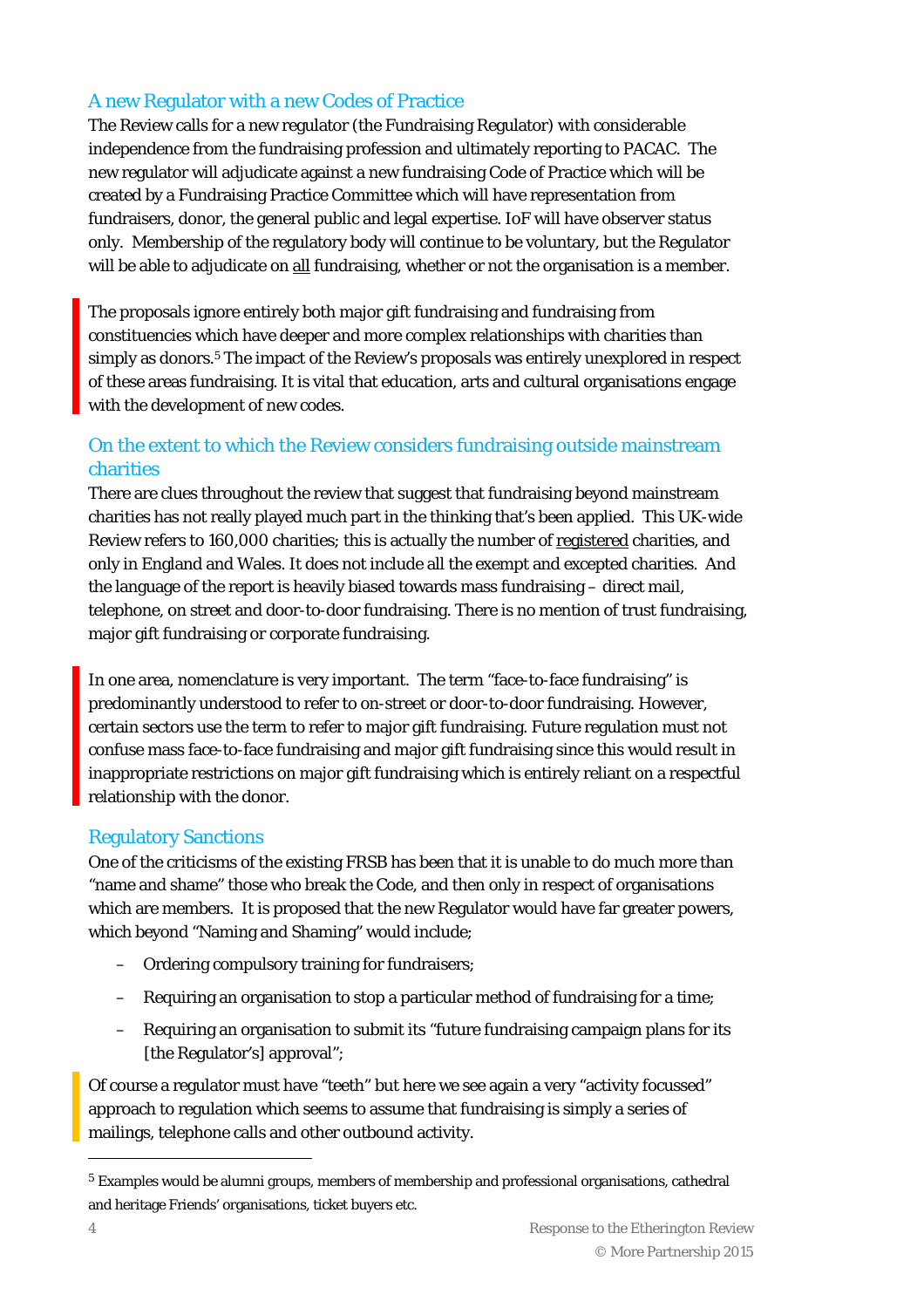#### Funding the new Regulator

The Review discusses a number of models for funding the regulator, and proposes that it be funded by a sliding levy on fundraising expenditure for those which spend more than £100,000 per annum on fundraising. It argues that this would be:

– easy to operate because charities already report their fundraising expenditure in their annual return to the Charity Commission;

and

– fair because it introduces proportionality, and that it disincentivises "mass campaigns which do not generate sufficient return."

While we understand the arguments put forward (and think all the other options discussed are worse) we have three specific concerns about the implementation of a fundraising expenditure based model.

Firstly, a quick search of a number of university and arts company accounts shows little or no indication in the annual accounts of the cost of fundraising. Many (but not all) universities provide this information in the annual Ross CASE survey, but there is currently no facility to audit either the amount stated, or the specific division of costs between fundraising and alumni relations. Charity accounts which follow the charity Statement of Recommended Practice (SORP) do show the "costs of generating funds" but this heading is not always confined to charity fundraising. So there remains a question about how easily accessible is the information on fundraising expenditure, and the extent to which this is auditable.

Secondly, the Review argues that charging for regulation in proportion to fundraising expenditure is fair because fundraising expenditure is proportional to the quantity of asking.6 This is a huge over-simplification which assumes each charity's mix of fundraising behaviour is the same. It discriminates significantly against organisations whose fundraising relationships are much more staff intensive, more personal, more focussed on major gifts and much less likely to generate complaints.<sup>7</sup>

Thirdly, the funding model takes no account of the extent to which complaints are likely to be raised against an organisation. For example, door to door fundraising is one of the most complained about methods of fundraising, yet certain types of charity simply never do this kind of fundraising.

<sup>6</sup> p 56, col 1, para 3

<sup>&</sup>lt;sup>7</sup> For example, one major national charity reports in its most recent annual accounts that it spent around 40% of its fundraising budget on "direct giving" and under 5% on major gifts and appeals. Across the whole University sector it is inconceivable that this mix would exist. Instead there is a much greater emphasis on employing staff to engage in major gift fundraising. Our Regular Giving benchmarking work suggests that even in the most active universities, only around 15% of total fundraising budget is spent on direct marketing related fundraising.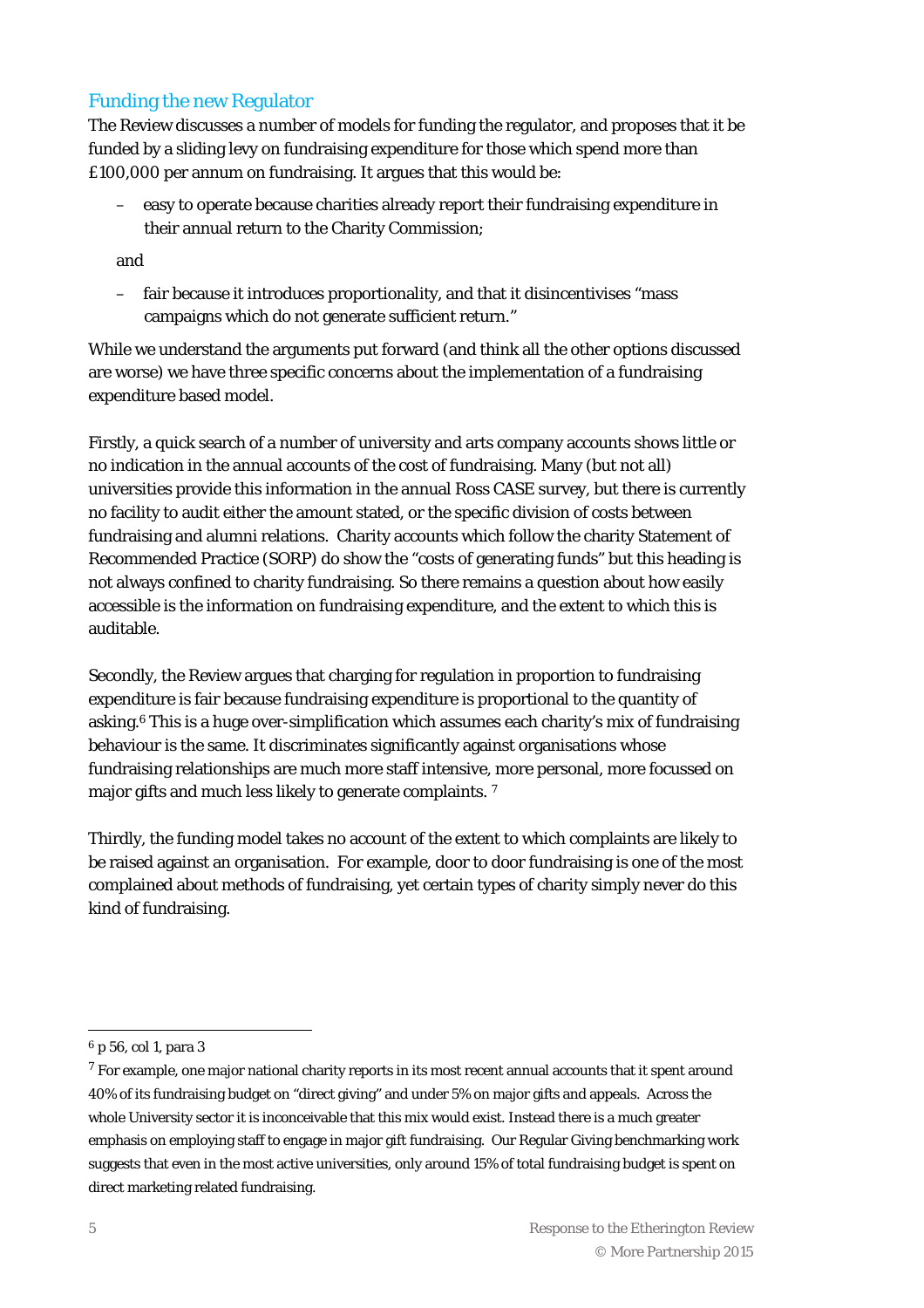The funding regime for a new Regulator needs to fair and auditable. It needs to be based on risk and likelihood that the Regulator would be invoked by a complainant. We think there is more work to do to ensure that any funding regime is fair. We think that those organisations which, by the nature of their constituencies of potential donors and fundraising activity, are unlikely to generate much compliance activity may argue that they should not subsidise those who engage in more complaint prone techniques.

#### On Governance

The report highlights a need for Trustees and CEOs to take responsibility for the quality of fundraising practice as well as simply the amount of money coming in. Fundraising, its quality and effectiveness, and questions around donor stewardship do feature on many of our clients' governing body or senior management team agendas.. All of this is welcome, and is perhaps an area where the mainstream charity sector can learn from some of the newcomers.

In amongst the report, though, are two less welcome suggestions relating to the use of agencies which raise funds on behalf of the charity (e.g. telephone or direct mail agencies). The first suggests that trustees should ensure that the agency does not risk causing a negative perception not only of their own charity, but of charities generally. This latter seems a tall order. The second is the suggestion that where charities use agencies, the CEO and the trustees should "get involved in the agency's work" including "jointly authoring materials." We think there is an important line for the trustees between governance and operations, and feel that trustees should, unless they have specialist expertise, confine their involvement to the proper governance of fundraising.

Trustees have a responsibility to understand the line between proper governance and operational interference. This is not to suggest that a trustee with specialist expertise should not be engaged operationally with fundraising. But it is to say that it important that s/he clearly understands when s/he is acting a specialist volunteer and when s/he is acting as a trustee, and should not confuse the two.

Those in senior leadership positions will want to be sure that fundraising messages speak with the authentic voice and ethos of the institution. In addition, many heads of fundraising would welcome more attention from their CEO. But experience has shown that senior staff involvement and expertise is usually best deployed strategically rather than through detailed, word by word, involvement of senior staff in copywriting and design..

The report notes that some types of charities are not regulated by their national charity regulator. The implication of this situation is largely unexplored. This affects academy schools, most universities, national museums and galleries and others. The proposed mode of fundraising regulation relies on a statutory regulator as a "back-stop" in cases where there has been a failure of governance to control fundraising. This would make HEFCE, DCMS and a range of other organisations the regulator of last resort responsible, ultimately, for enforcing good fundraising behaviour in "their" institutions. The implications of this or their response are not yet clear.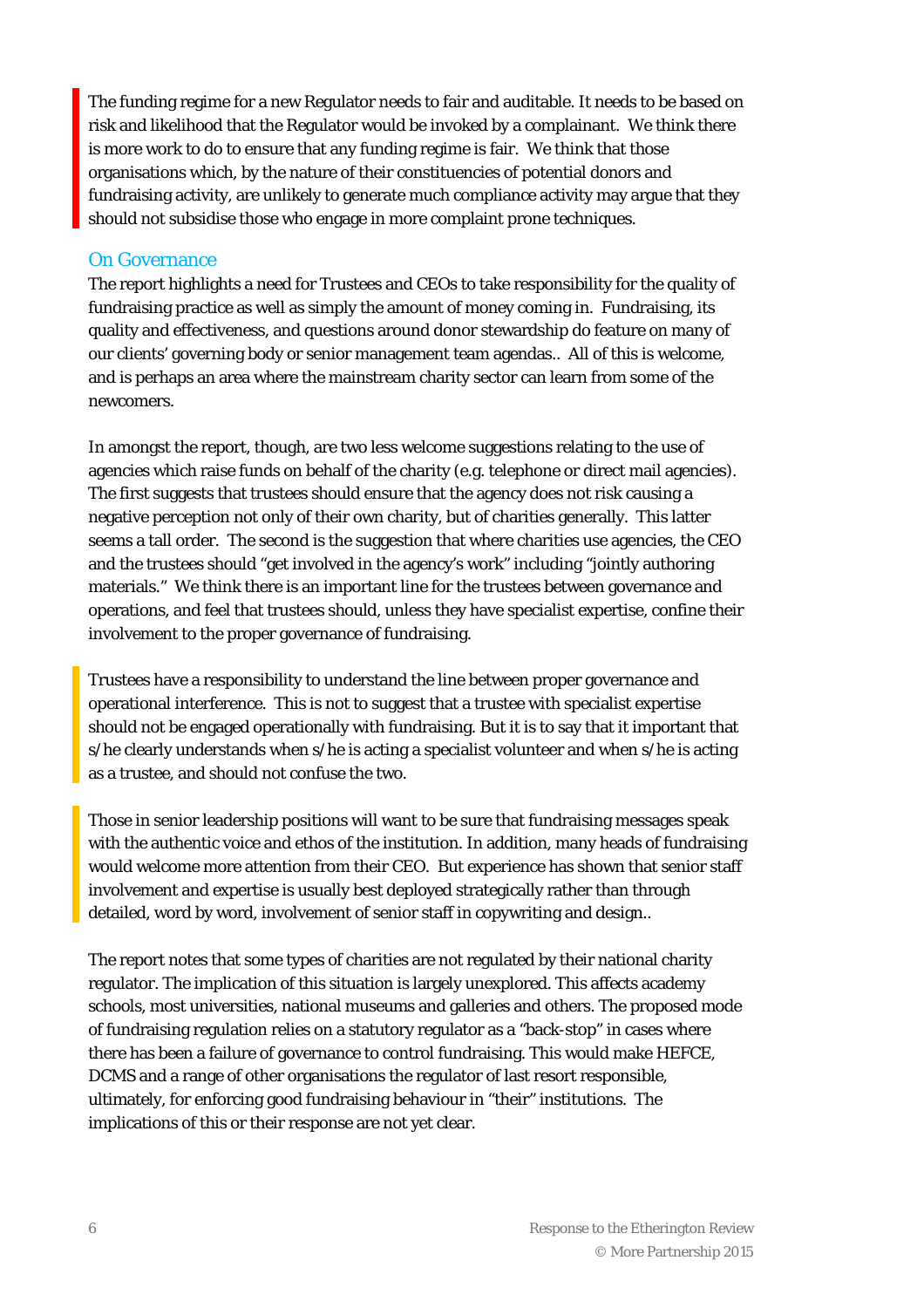Representative organisations (e.g. Universities UK, the National Museum Directors' Conference) will need to engage with their own regulators to discuss the implications of this proposed new structure and the extent to which they (the regulators) are able to take on this function.

#### The Right to be "left alone" and to control communications

One of the big themes of the report is a perception that is it hard for anyone to control the way in which a charity communicates with them, and in particular, fundraises from them. The FRSB report claims that it is much easier for people to find themselves on a charity's database than it is to supress communications from the same charity.

Legislation in this area is dominated by the Data Protection Act 1998 (DPA) and the Privacy and Electronic Communications (EC Directive) Regulations 2003 (PECR). The DPA sets out certain individual rights, including the right to opt out of having data used for direct marketing purposes. It is clear that mass fundraising is direct marketing.8 The PECR adds various tighter obligations in respect of communications by telephone, e-mail and text messages.

And of course, there is the telephone preference service (TPS). This is a scheme which allows a telephone subscriber to opt-out of receiving unsolicited direct marketing calls and is operated under PECR. The ICO has recently unilaterally withdrawn a concession which allowed charities to regard existing donors as close enough to them to allow calls to be made even if they are TPS registered.

Clearly there has to be an appropriate way of stopping mailings or phone calls or other approaches that are unwelcome. The DPA and PECT/TPS do provide a series of safeguards. But the FRSB report argued that some charities were ignoring them (it reports 14 complaints in the period between announcing its review and publication.)  $9$  Following a partially correct analysis of the current situation,<sup>10</sup> Etherington suggests a whole new remedy.

<sup>8</sup> According to the ICO definition at https://ico.org.uk/media/1555/direct-marketing-guidance.pdf para 35, major gift fundraising appears also to be direct marketing.

<sup>9</sup> It is true that some people have given their data to an organisation which has then (usually legally) shared or sold that data to a charity, so that a person in that situation would have received an entirely unsolicited mailing. That people are upset about this demonstrates a failure on the part of organisation which collected their data in the first place to explain properly the uses to which the data was doing to be put. It is not a failure of the legislation governing the use of the data.

<sup>10</sup> The Review says "At the moment there is no way to 'opt-out' of being approached by fundraisers other than contacting the organisation concerned directly and relying on their good will to unsubscribe an individual." (p 59, col 2, para 2) This is only partially true. No legislation currently prevents a charity from legally acquiring someone's address and writing to them for the first time. But if the individual contacts the organisation and asks for no more contact, then the DPA requires that the organisation must stop contacting them; it is not a case of fundraisers' goodwill.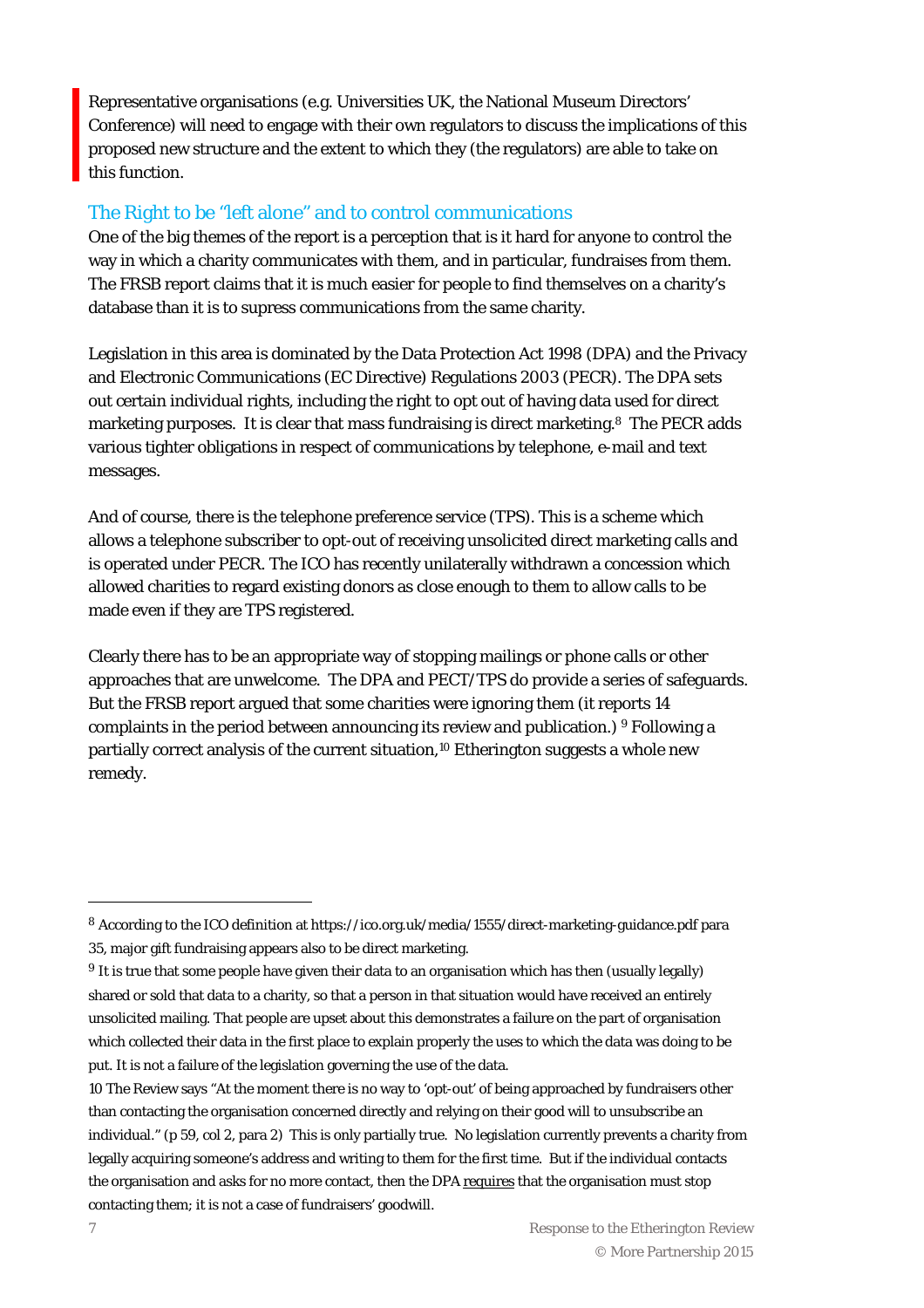It suggests the creation of a Fundraising Preference Service (FPS) which would allow any person in the UK to add their name to a list which charities must then consult before engaging in fundraising. Not only that, but individuals could add others in their family to such a list. 11

The Review says that: *"The FPS would provide the public with a 'reset button' for all fundraising communications, completely preventing the receipt of unsolicited contact by charities and other fundraising organisations. The data file of individuals who have registered would be accessible to charities and fundraising organisations that should screen their donor listings against the suppression list."* 

The report totally fails to engage with the questions of:

- Whether those who go on the list realise the extent to which it may suppress contact from organisations they care about and have links with;
- The wording "screen their donor listings" [our emphasis] suggests that this would apply as much to contact with donors as with potential donors;
- How the list will be maintained;
- How long someone would stay on the list;
- What would happen if the person moves house;
- How the list would be maintained (aside from saying FRSB's successor should do it);
- What would be the status of charities with existing relationships with donors who discovered that their donors were now on the FPS list;
- How charities with complex relationships with supporters, alumni, members etc. would be affected. Would FPS registration be regarded as overriding an existing relationship, or not. And how would one calibrate that?
- How one would engage with a major donor who is registered on FPS.

It could be argued that Etherington is a report about principles, not implementation, and so it would not address the issues above. However, an FPS scheme has the potential to restrict very substantially the extent to which funds can be raised from constituencies like alumni, members, ticket buyers and other non-traditional charity donors.

We believe the FPS is unnecessary and should be campaigned against as strongly as possible. It is our view that, properly explained and implemented, existing legislation is more than adequate to allow the public to control the manner in which charities communicate with them.

More Partnership believes strongly in the power of philanthropy to change lives. We think that the government-supported creation of a scheme to allow people to opt out entirely from being invited to take that first step towards engaging with organisations working to solve some of our most challenging societal issues, is not the mark of a civilised society.

<sup>11</sup> The aim is to allow carers to add the vulnerable to the list, but it is hard to see how it will be limited to this.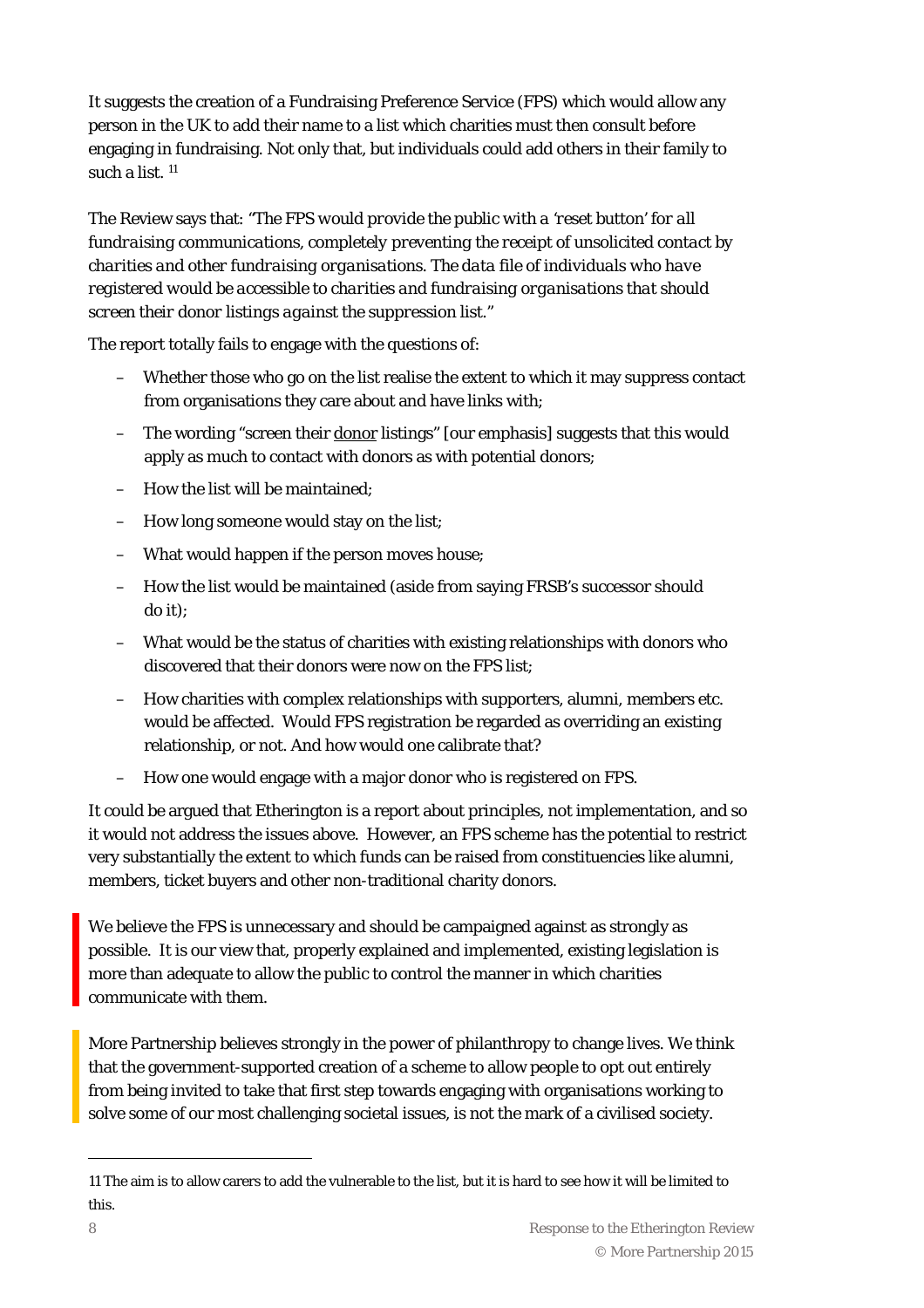## The European General Regulation on Data Protection

The Review refers on page 19 to the forthcoming EU Regulation on Data Protection which is likely to make it even harder for those with existing relationships with their supporters to contact them without explicit permission. The Review offers the view that: "Some of the changes that will follow [the introduction of the Regulations] are likely to have a profound effect on fundraising practices." It goes on to say that "These are welcome steps in the light of longstanding concerns about fundraising tactics and behaviours that have been occurring for some time."

We are concerned that there appears to be an increasing view that the state should defend the right of people never to receive any marketing to which they haven't given express consent without consideration of whether or not they may at time welcome communication about how they can help change society for the better..

Charities of all types need to engage with the lobbying of their legislators, at home and in Europe, to ensure that the rights of the donor / potential donor are properly balanced against the needs of the beneficiaries they serve.

#### Implementation - a Sector Summit

The Review calls for a "Sector Summit" to begin to process the matters it has raised. We welcome this call for involvement of the sector. This will lay the foundations for operationalising the regulatory change.

It is vital that the "non-mainstream" charity sector engages fully with the Sector Summit process, explaining the nuances and complexities of constituent relationships and fundraising methods.

#### In Summary

The Review contains some good news, and new possibilities. If it puts to bed the lie that most fundraising is badly done, aggressive and / or manipulative then this will be a good thing. And it will introduce a degree of accountability and redress that has perhaps been missing hitherto.

But it also contains a number of significant threats to our sector's ability properly and respectfully to fundraise from donors and potential donors. These threats must be responded to with evidence, persuasiveness, and a conviction that giving is good and builds a better world.

– o –